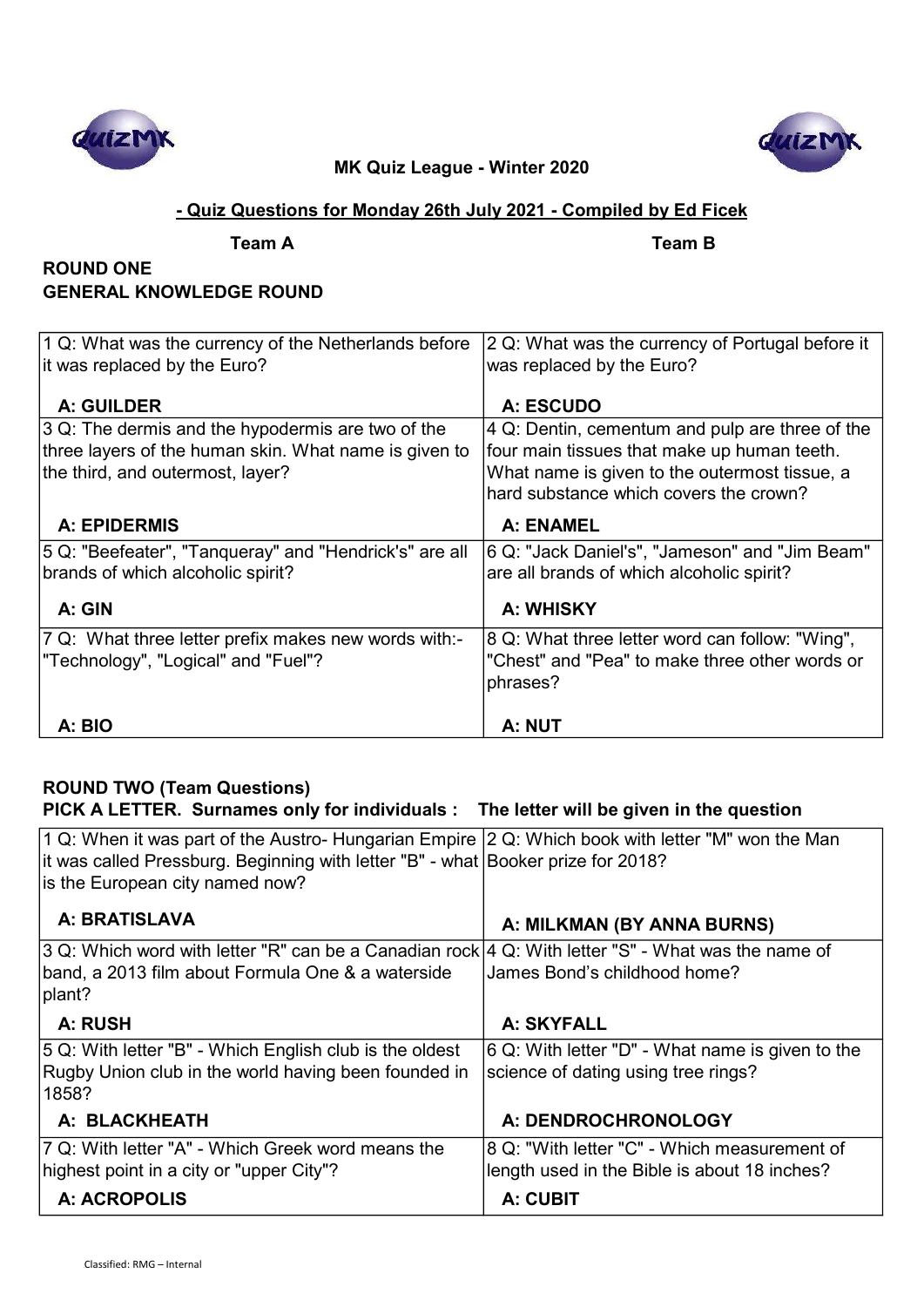



#### - Quiz Questions for Monday 26th July 2021 - Compiled by Ed Ficek

Team A Green Contract Contract Contract Contract Contract Contract Contract Contract Contract Contract Contract Contract Contract Contract Contract Contract Contract Contract Contract Contract Contract Contract Contract Co

#### INDIVIDUALS CHOICE ROUND - QM - READ CATEGORIES OUT TO PLAYERS TO BE CHOSEN

#### The Categories are:-

ROUND THREE

| 1 & 2 World Heritage Sites                               | 3 & 4 Composers                                        |
|----------------------------------------------------------|--------------------------------------------------------|
| <b>5 &amp; 6 Films</b>                                   | 7 & 8 Advertising Slogans                              |
| 1 Q: The World Hertiage Site of "Jam" is situated in     | 2 Q: The World Hertiage Site of "Borobudur Buddhist    |
| which Asian country?                                     | Temples" are situated in which Asian country?          |
| <b>A: AFGHANISTAN</b>                                    | <b>A: INDONESIA</b>                                    |
| 3 Q: Which classical (Russian) composer wrote an         | 4 Q: Which Russian composer wrote an orchestral        |
| orchestral version of the popular song of 1925 "Tea for  | arrangement of "Happy Birthday to You", first          |
| Two", giving it the title "Tahiti Trot"?                 | performed in 1955 for his friend, the conductor Pierre |
|                                                          | Montreux?                                              |
| A: DIMITRI SHOSTAKOVICH                                  | A: IGOR STRAVINSKY                                     |
| 5 Q: Which 1998 John Madden film, that starred           | 6 Q: Which 2004 Paul Haggis film, that starred Sandra  |
| Gwyneth Paltrow, Joseph Fiennes and Geoffrey Rush is     | Bullock, Don Cheadle and Thandie Newton, is famous     |
| famous for controversially beating "Saving Private Ryan" | for controversially beating "Brokeback Mountain" and   |
| and "Life is Beautiful" to win the Best Picture award at | "Munich" to the Best Picture Award at the Oscars?      |
| lthe Oscars?                                             |                                                        |
| A: SHAKESPEARE IN LOVE                                   | <b>A: CRASH</b>                                        |
| 7 Q: "There are somethings money can't buy" is an        | 8 Q: "Don't leave home without it" is an advertising   |
| advertising slogan for which Financial Services company  | slogan for which Financial Services company            |
|                                                          |                                                        |
| <b>A: MASTERCARD</b>                                     | A: AMERICAN EXPRESS                                    |

#### ROUND FOUR THEME ROUND. This weeks theme is Romans 1 Q: Who was the First Emperor of Rome? 2 Q: Who was the second Emperor of Rome? A: AUGUSTUS (CAESAR AUGUSTUS) A: TIBERIUS 3 Q: In ancient Roman cities, what was the marketplace and meeting area called? 4 Q: What were a common feature in Ancient Roman dwellings, providing light and ventilation to the interior? A: FORUM **A:** FORUM **A:** A: ATRIUM (ATRIA) 5 Q: The second of the so called "Good Emperors". Which Roman Emperor, who reigned from 98 to 117, was officially declared by the senate optimus princeps (best ruler)? His reign is remembered for the great military expansion achieved by the empire. 6 Q: Under the reign of which Roman Emperor, did the conquest of Britain begin in AD 43? It was a gradual process that would not be completed until AD 87. A· TRAJAN A· CLAUDIUS 7 Q: In the 1976 TV adaptation of I Cladius ,which British 8 Q: In the 1976 TV adaptation of I Cladius which actor actor played Nero ? - He is also appeared in Rentaghost (1978-83) and Childrens TV show "On Safari" in the early 80s. Frequently plays "Widow Twanky" in Aladdin on stage. played "Herod Agrippa"? - Clue he played Randyll Tarly in the television series Game of Thrones (2016–2017), and best known for playing Pope Sixtus IV in the television series Da Vinci's Demons (2013–2015)

A: CHRISTOPHER BIGGINS **A: LA: JAMES FAULKNER**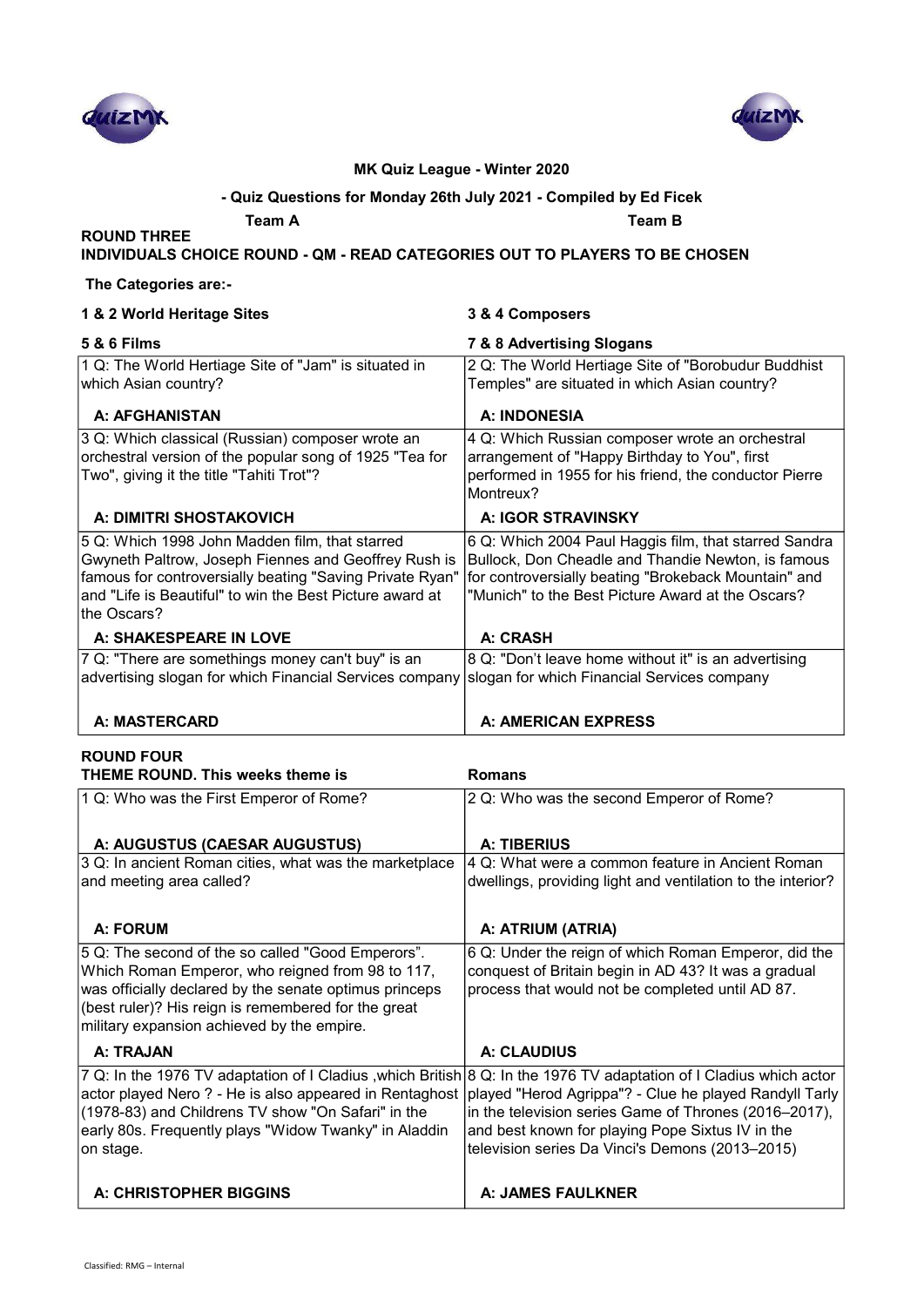

## - Quiz Questions for Monday 26th July 2021 - Compiled by Ed Ficek

Team A Team B

## ROUND FIVE (Team Questions)

## GENERAL KNOWLEDGE ROUND

| A: HENRY VII                                                                                                                                                                   | A: JAMES I (JAMES VI is his SCOTTISH<br><b>REGNAL NUMBER)</b>                                                                                                                                                                                  |
|--------------------------------------------------------------------------------------------------------------------------------------------------------------------------------|------------------------------------------------------------------------------------------------------------------------------------------------------------------------------------------------------------------------------------------------|
| 7 Q: Who was king of England in 1503?                                                                                                                                          | 8 Q: Who was king of England in 1604?                                                                                                                                                                                                          |
| <b>A: CORONATION CHICKEN</b>                                                                                                                                                   | A: BUFFALO WING(S)                                                                                                                                                                                                                             |
| 5 Q: Which dish of cold cooked chicken meat, herbs<br>and spices, and a creamy mayonnaise-based sauce,<br>was first prepared for a 1953 event involving Queen<br>Elizabeth II? | 6 Q: Which chicken wing dish, is generally deep-<br>fried then coated or dipped in a sauce consisting<br>of a vinegar-based cayenne pepper hot sauce<br>and melted butter? It is named after the city in<br>New York State it was invented in. |
| A: RIVER WYE                                                                                                                                                                   | <b>A: RIVER CLYDE</b>                                                                                                                                                                                                                          |
| Plynlimon in mid Wales to the Severn estuary? The<br>river passes through Hereford and past Tintern Abbey                                                                      | travels through the city of Glasgow and has its<br>source in the Lowther Hills in South Lanarkshire?                                                                                                                                           |
| 3 Q: Which 215km river that forms part of the border<br>between England and Wales, runs from its source on                                                                     | 4 Q: Which 170km river that was an important<br>river for shipbuilding and British Empire trade,                                                                                                                                               |
| A: CREWE ALEXANDRA (ACCEPT CREWE)                                                                                                                                              | A: LINCOLN CITY (ACCEPT LINCOLN)                                                                                                                                                                                                               |
| the Railwaymen?                                                                                                                                                                | as the Imps?                                                                                                                                                                                                                                   |
| 1 Q: Which Football League One side are known as                                                                                                                               | 2 Q: Which Football League One side are known                                                                                                                                                                                                  |

HALF TIME!

#### ROUND SIX ( TEAM QUESTIONS ) THEME ROUND. This weeks theme is **British Olympians (Not Para-Olympians)**

| 1 Q: Which Brit won the Mens 100m at the 1980                  | 2 Q: In which Olympic discipline did Team GB win         |
|----------------------------------------------------------------|----------------------------------------------------------|
| Moscow Olympics?                                               | their one and only Gold at the 1996 Atlanta<br>Olympics? |
| <b>A: ALAN WELLS</b>                                           | A: ROWING (REDGRAVE & PINSENT)                           |
| 3 Q: Who alongside Chris Hoy and Mo Farah jointly              | 4 Q: Which Brit has the most overall medals by a         |
| holds the record for most individual Olympic gold<br>medals    | <b>British Olympian,?</b>                                |
| A: SIR BEN AINSLIE                                             | A: 8 (BRADLEY WIGGINS)                                   |
| 5 Q: Who alongside Kathleen McKane Godfree, with               | 6 Q: Which British female won double gold in the         |
| Ifive medals is the most decorated female British<br>Olympian? | 800m and 1500m at the 2004 Olympics?                     |
| A: KATHERINE GRAINGER                                          | A: KELLY HOLMES                                          |
| 7 Q: Who finished with a silver medal at the Seoul             | 8 Q: Who finished with a silver medal at the Los         |
| 1988 Olympics in the womens 10,000 metres?                     | Angeles 1984 Olympics in the mens 10,000<br>metres?      |
| A: LIZ MCCOLGAN                                                | <b>A: MIKE MCLEOD</b>                                    |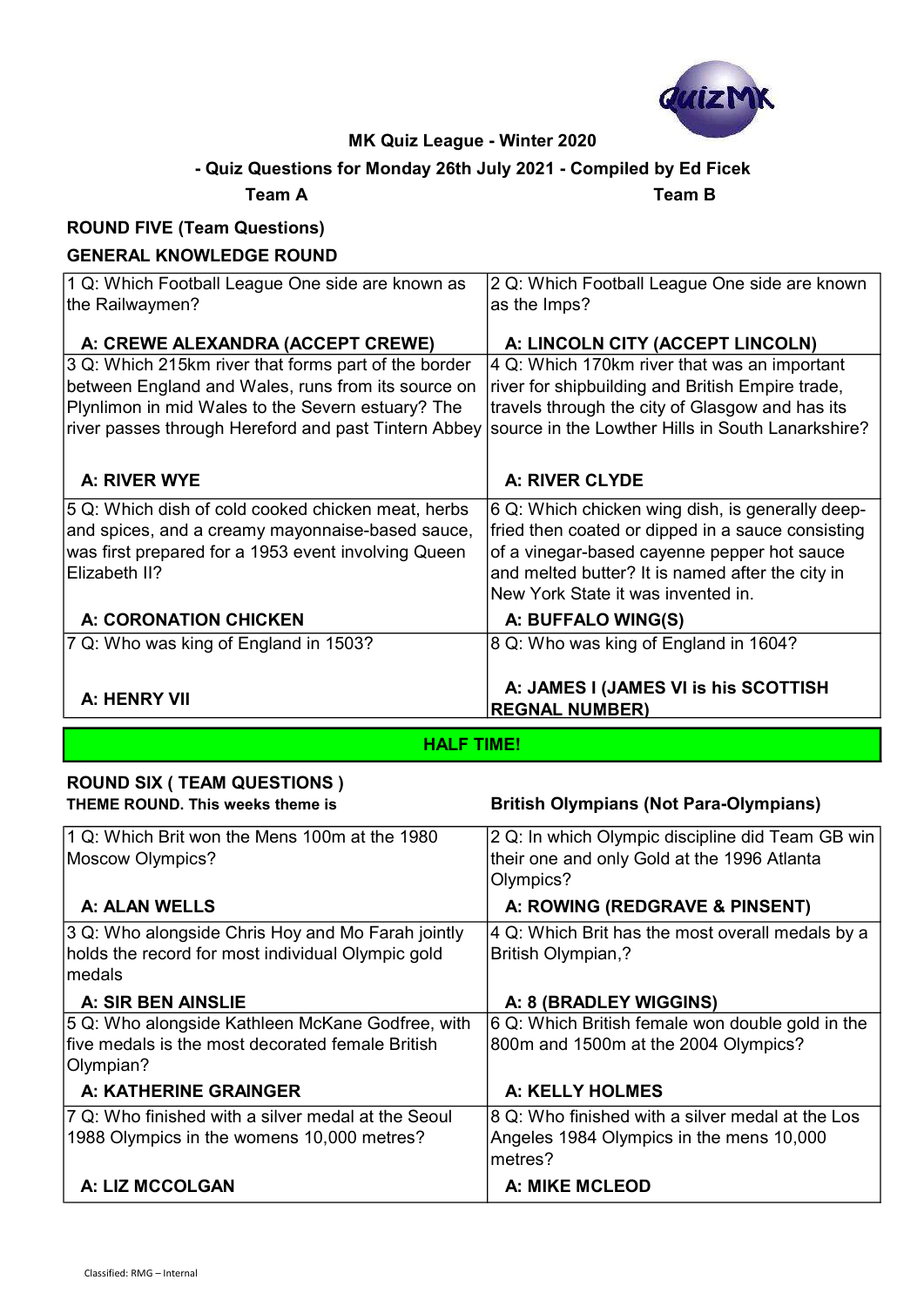



### - Quiz Questions for Monday 26th July 2021 - Compiled by Ed Ficek

Team A Team B

# ROUND SEVEN

## BLOCKBUSTERS ROUND: The Letters will be given in the question

| 1 Q: With letters "WO" - What was the name of the 1989                   | 2 Q: With Letters "WW" - What is the name of the city                                                              |
|--------------------------------------------------------------------------|--------------------------------------------------------------------------------------------------------------------|
| American erotic film directed by Zalman King and starring                | in New South Wales, midway between Sydney and                                                                      |
| A: WILD ORCHID                                                           | A: WAGGA WAGGA                                                                                                     |
| 3 Q: With letters "TMB" - How is "Halvard Solness" described             | 4 Q: With letters "UPU" - Established in Switzerland in                                                            |
| in the title of an 1893 play by Henrik Ibsen?                            | 1874 and now part of The United Nations, which<br>agency co-ordinates postal policies amongst member<br>countries? |
| A: THE MASTER BUILDER                                                    | A: UNIVERSAL POSTAL UNION                                                                                          |
| 5 Q: With letters "DT"- A fictional computer in a best selling           | 6 Q: With letters "TWH" - A horse named Pilgrim is a                                                               |
| 1979 book and the winner at the 1989 World Computer Chess                | central character in which 1998 film?                                                                              |
| Championship. Two words.                                                 |                                                                                                                    |
| A: DEEP THOUGHT                                                          | A: THE HORSE WHISPERER                                                                                             |
| 7 Q: With letters "HMWYRS" - Which hit song mentions the                 | 8 Q: With letters "AM" - Which prestigious horse race,                                                             |
| deserts of Sudan, the gardens of Japan, the dock of Tiger Bay            | that was first won by Willie Shoemaker in 1981, is ran                                                             |
| and the vineyards of Bordeaux?                                           | annually in August in Illinois?                                                                                    |
| A: HIT ME WITH YOUR RHYTHM STICK (IAN DURY AND<br><b>THE BLOCKHEADS)</b> | <b>A: ARLINGTON MILLION</b>                                                                                        |

#### ROUND EIGHT

#### INDIVIDUALS CHOICE ROUND - QM - READ CATEGORIES OUT TO PLAYERS TO BE CHOSEN

#### The Categories are:-

| 1 & 2 Disney                                                                                                                                                                                | 3 & 4 Parliaments                                                                                                                                                                                                                                               |
|---------------------------------------------------------------------------------------------------------------------------------------------------------------------------------------------|-----------------------------------------------------------------------------------------------------------------------------------------------------------------------------------------------------------------------------------------------------------------|
| 5 & 6 Monopoly                                                                                                                                                                              | <b>7 &amp; 8 2010's Music</b>                                                                                                                                                                                                                                   |
| 1 Q: What is the name of the recently released Walt Disney film<br>set on the Italian Riviera in the 1950–1960s, around a sea<br>monster boy with the ability to assume human form on land? | 2 Q: What is the name of the Walt Disney film<br>released earlier this year and follows a warrior<br>princess who seeks out a fabled dragon, with hopes<br>of restoring the dragon gem that would once again<br>banish the plague Druun and reunite the tribes? |
| A: Luca                                                                                                                                                                                     | A: Raya and the Last Dragon                                                                                                                                                                                                                                     |
| 3 Q: What is the name of the Parliament of Japan?                                                                                                                                           | 4 Q: What is the name of the Parliament of Israel?                                                                                                                                                                                                              |
|                                                                                                                                                                                             |                                                                                                                                                                                                                                                                 |
| A: DIET                                                                                                                                                                                     | A: KNESSET                                                                                                                                                                                                                                                      |
| 5 Q: On a Monopoly board which is the first station visited?                                                                                                                                | 6 Q: On a Monopoly board which is the last station<br>visited?                                                                                                                                                                                                  |
| <b>A: KINGS CROSS</b>                                                                                                                                                                       | A: LIVERPOOL STREET                                                                                                                                                                                                                                             |
| 7 Q: Which singer had chart success in 2017 with the songs<br>'Skin' and 'Human'?                                                                                                           | 8 Q: Which band had chart success in 2017 with the<br>songs 'Symphony' and 'Rockabye'?                                                                                                                                                                          |
| A: RAG 'N 'BONE MAN                                                                                                                                                                         | <b>A: CLEAN BANDIT</b>                                                                                                                                                                                                                                          |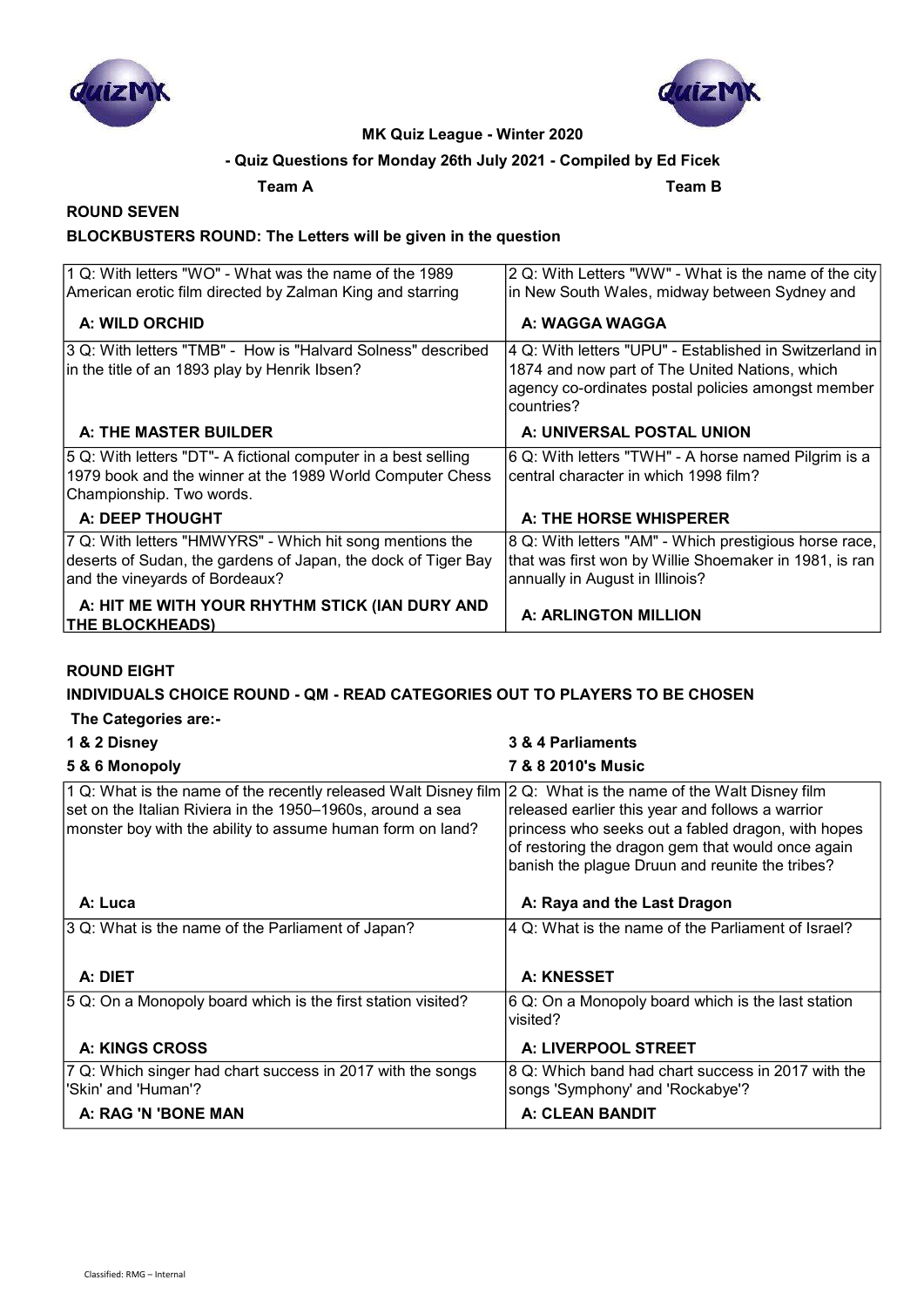



## Team A Team B - Quiz Questions for Monday 26th July 2021 - Compiled by Ed Ficek

| <b>ROUND NINE</b>                                                                     |                                                                                |
|---------------------------------------------------------------------------------------|--------------------------------------------------------------------------------|
| <b>THEME ROUND. This weeks theme is</b>                                               | <b>Which Two</b>                                                               |
| 1 Q: Between which two nations are the Diomede<br>Islands located?                    | 2 Q: Which two countries are the largest wine<br>producers in South America?   |
| A: RUSSIA AND THE USA.                                                                | A: ARGENTINA & CHILE                                                           |
| 3 Q: What are the two books of the Bible named<br>lafter women?                       | 4 Q: Which two comedians play the lead parts in<br>Channel 4's sitcom Back?    |
| A: RUTH & ESTHER                                                                      | A: DAVID MITCHELL & ROBERT WEBB                                                |
| 5 Q: Which two Presidents of the USA were<br>Quakers - both in the twentieth century? | 6 Q: Which two countries fought the so-called<br>"Winter War' of 1939/40?      |
| A: HERBERT HOOVER OR RICHARD NIXON                                                    | A: FINLAND & RUSSIA (SOVIET UNION)                                             |
| 7 Q: In the Star Wars films, which two actors have<br>played Obi Wan Kenobi?          | 8 Q: A person born in June could have either of<br>two birth signs. Which two? |
| A: ALEC GUINESS AND EWAN MCGREGOR.                                                    | A: GEMINI / CANCER                                                             |

## ROUND TEN GENERAL KNOWLEDGE ROUND

| Thunderbird 2?<br>A: VIRGIL                                                                       | Thunderbird 4?<br>A: GORDON                                                                       |
|---------------------------------------------------------------------------------------------------|---------------------------------------------------------------------------------------------------|
| 7 Q: In the British science fiction television series<br>Thunderbirds, who was the usual pilot of | 8 Q: In the British science fiction television series<br>Thunderbirds, who was the usual pilot of |
| <b>A: THE ELGINS</b>                                                                              | <b>A: MARY WELLS</b>                                                                              |
| written by Holland, Dozier, Holland, that was first<br>released by which Motown band?             | written by Holland, Dozier, Holland, that was first<br>released by which Motown artist?           |
| 5 Q: "Heaven Must Have Sent You" is a 1966 song 6 Q: "You Lost the Sweetest Boy" is a 1963 song   |                                                                                                   |
| A: ALBANIAN                                                                                       | <b>A: ROMANIAN</b>                                                                                |
| lone. What is the other?                                                                          | Moldovan is one. What is the other?                                                               |
| 3 Q: Kosovo has two official languages. Serbian is                                                | 4 Q: Moldova has two official languages.                                                          |
| <b>A: PENGUIN</b>                                                                                 | A: PUFFIN                                                                                         |
| and a publishing house founded by Allen Lane in<br> 1935?                                         | the British publishers Penguin Books?                                                             |
| bar first produced by William McDonald in 1932                                                    | and also the longstanding children's imprint of                                                   |
| 1 Q: What name is shared by a chocolate biscuit                                                   | 2 Q: What name is shared by a coastal sea bird                                                    |